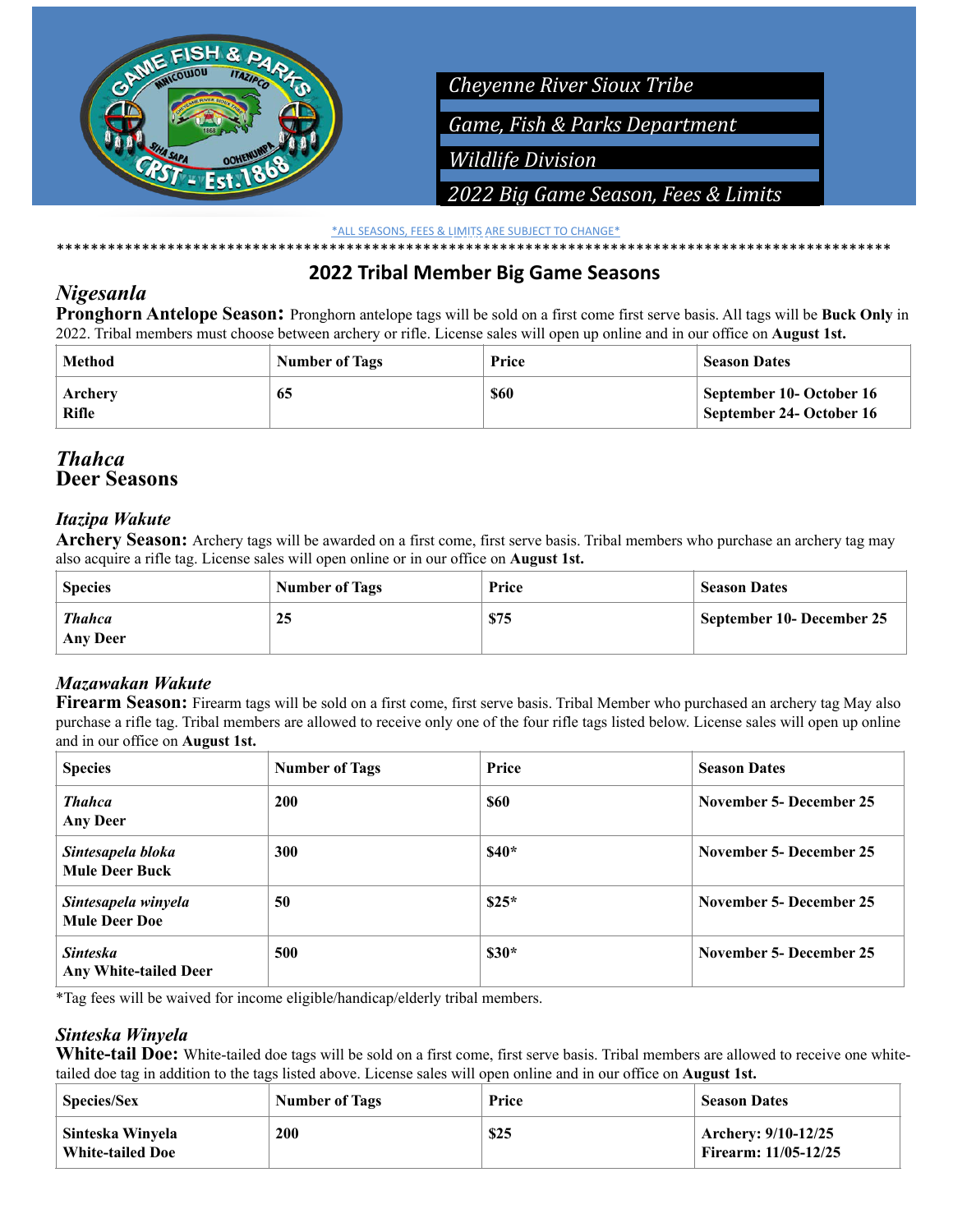### **2022 Big Game Hunting Requirements**

- I. **Eligibility:** Big game hunters for 2022 must meet the following requirements to be eligible for a license:
	- a. An enrolled member of the Cheyenne River Sioux Tribe aged 12 years and older; must have taken or take a safety course and for the youth must have adult supervision with them at all times.
	- b. An enrolled member of another Federally Recognized Tribe who is married to a member of the Cheyenne River Sioux Tribe.
	- c. A person not enrolled in the Cheyenne River Sioux Tribe.
- II. Tribal members may obtain **either one (1) mule deer license OR one (1) white-tailed deer license OR one (1) "Any Deer" License**. In addition to the one (1) deer license, you may also obtain one (1) pronghorn antelope license.
- III. **Sex restrictions**: White-Tailed Deer: None, Mule Deer: None
- IV. **Antler point restrictions**: None

### **V. Hunter Authorization:**

- a. Only CRST tribal members are allowed to request a designated shooter.
- b. Only CRST tribal members are allowed to be designated shooters.
- c. Individual authorized MUST be over 16 years old or older.
- **d. A "Designated shooter is only allowed an antlerless deer for a legalharvest.**
- e. Designated shooter must carry with them your license/tag and authorization form at all times while hunting.
- f. Maximum of five (5) hunter authorizations per hunter at one time. Upon receipt of completed harvest report cards, hunter may obtain an additional 5.
- g. Designated shooter must fill out and return a harvest report card.
- VI. Individuals must have a signed letter authorizing them to pick up another person's license.
- VII. Hunter orange is required.
- VIII. You may not transfer a license from one individual to another.
- IX. You may not transfer a license from one species to another.
- X. Absolutely no refunds.
- XI. All non-members must obtain permission from the range unit lessee tohunt.
- XII. Close all gates that you open.
- XIII. No open fires are allowed.

### **Cheyenne River Sioux Tribe Hunting, Fishing & Outdoor Recreation Code**

#### **Section 13-1-17: General Licensing & Hunting Regulations**

- I. License Required It shall be unlawful for any hunter within the exterior boundaries of the Cheyenne River Sioux Reservation, to hunt, fish or trap without the appropriate Tribal license.
- II. Subsistence Hunting License A Tribal member who demonstrates a need for meat (big game) in order to feed his/her family may request a subsistence hunting permit. The Tribal member must have exhausted all other means of obtaining food, including the food stamp program and General Assistance. Upon investigation, the Director may approve a subsistence hunting license. Department personnel will shoot the animal and provide the carcass to the Tribal member.
- III. License Misrepresentation It shall be unlawful for any person to misrepresent identity, age, disability or tribal membership status while purchasing a tribal license or permit.
- IV. License Transfer or Alteration It shall be unlawful for anyone to alter or change in any way, any tribal license, tag or permit after being issued by the Department or its authorized vendor. Tribal licenses shall be valid only for the person whose name appears on the license and/or permit, except in the case of permits issued to elderly or disabled Tribal members. Elderly, disabled and members may transfer their hunting privileges to another Tribal member by the means of a hunting authorization form approved by the Department.
- V. Hunting Under the Influence It shall be unlawful for any person to hunt while under the influence of intoxicating liquor or any narcotic or dangerous drug.
- VI. Trespass It shall be unlawful for non-members to hunt fish or trap on private or leased land without permission from the owner or lessee.
- VII. Destruction of Fences It shall be unlawful for any person to cut, run through, tear out, take down and leave down fences, or leave gates open, or in any way destroy gates and fences on any lands on the Cheyenne River Sioux Reservation. In addition to the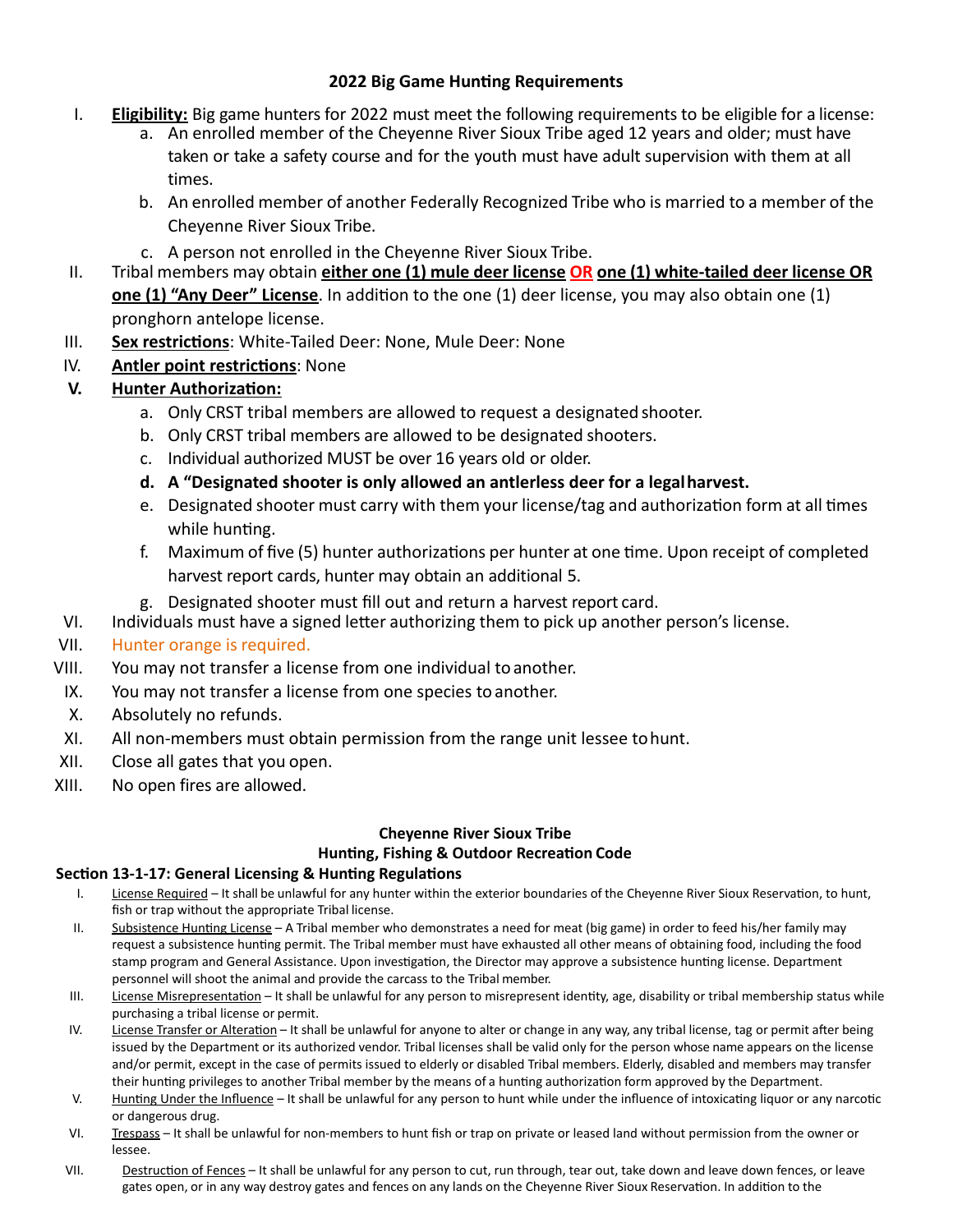penalty provided for violating this provision, any person found by the court to have committed such violation may be held liable for damages resulting from such violation.

- VIII. Destruction of Property It shall be unlawful for any person to shoot at, deface, damage, remove or cause to be damaged, destroyed or removed, any property owned, controlled or operated by the Department or Tribe; or to shoot, shoot at, damage, destroy, or remove any road signs placed upon any of the roads or highways of this Reservation.
- IX. Hunting From a Vehicle It shall be unlawful for any person to hunt while in or on a motor vehicle or any conveyance attached thereto, while on a public highway or in a field of unharvested grain, except as otherwise provided herein.
- X. Protruding Guns It shall be unlawful for any gun or firearm to protrude from any motor vehicle or conveyance while on a highway or public road, within the exterior boundaries of the reservation, except otherwise provided herein. Licensed handicapped hunters are exempt from this provision.
- XI. Harassing Wildlife It shall be unlawful for any person to scare, chase, harass, disperse, rally or otherwise disturb any wildlife by means other than legal hunting methods, and in the ordinary course ofhunting.
- XII. Spotlighting Artificial Light No person shall shine a spotlight, headlight or any other artificial light on a highway or in a field, pasture, forest or prairie to spot, locate, take or attempt to take or hunt any game, or wild animal while having in his possession or control firearm, bow or other implement with which game could be killed. Provided, however that a person on foot may use a hand-held light to take raccoons after they have been treed.
- XIII. Hunting from Airplanes It shall be unlawful to hunt from an airplane or any form of aircraft or glider within the exterior boundaries of the Cheyenne River Sioux Reservation.
	- a. It shall be unlawful to assist in any way, hunters on the ground with the aid of an aircraft, to spot wildlife for the purpose of making it less difficult to harvest wildlife, or to disturb, rally, drive, stir-up or otherwise harass game, or other species of wildlife with an airplane.
	- b. It shall be unlawful to hunt big game, predators, furbearers and waterfowl on the same day that one has flown an aircraft over, around or through the Cheyenne River Sioux Reservation.
- XIV. Use of Mobile Radios It shall be unlawful for any person to use a mobile radio from either base stations or vehicles, to facilitate the harvest of any form of wildlife on the reservation.
- XV. Retrieval of Game It shall be unlawful for any person to capture, injure or kill any wildlife and thereafter abandon or fail to dress or care for the same where the carcass is reasonably accessible.
	- a. **Unarmed Retrieval Hunters may retrieve lawfully taken wildlife from private or public lands (except national wildlife refuges** closed to such entry) if they are unarmed and retrieve on foot. This section shall not be construed to limit the civil remedies available to any landowner.
	- b. Unarmed Retrieval of Big Game Hunters may use all terrain vehicles (ATV) to retrieve big game (deer/antelope only). Firearms/archery equipment are prohibited on all terrain vehicles (ATC, etc.).
- XVI. Selling It shall be unlawful for any person to sell fish or wildlife, except as otherwise provided by Tribal law. However, upon the removal of the edible portion, whether for subsistence, religious or ceremonial use, raw or tanned hides and other animal parts may be sold, traded or bartered.
- XVII. Waste It shall be unlawful for any person to fail to keep and transport from the field the edible portion of the wildlife for human consumption of any wildlife taken by such person.
- XVIII. Unlawful Possession It shall be unlawful for any person at any time to have in his possession or under his control, any bird, animal, fish or any part thereof, which has been unlawfully taken on the Cheyenne River Sioux Reservation, this State or any other State or Indian Reservation, which has been unlawfully transported into this reservation.
- XIX. Possession During Closed Season It shall be unlawful for any person at any time to have in his possession or under his control, any bird, animal, fish or any part thereof, is by the law of the Cheyenne River Sioux Tribe declared to be unlawful, this shall be prima facie evidence that such taking or killing has occurred during the closed season.
- XX. Hunting Within Posted Tribal Wildlife Reserves It shall be unlawful to hunt or fish within a posted Tribal wildlife reserve or to enter such reserve for the purpose of hunting, fishing or trapping (as evidenced by the possession of the accoutrements thereof, e.g., firearms, fishing equipment and/or traps) or to possess any undomesticated animal or bird or part thereof while within a posted Tribal wildlife reserve.
- XXI. Hunting, Fishing, or Trapping on Indian Land whoever, without lawful authority or permission, willfully and knowingly goes upon any land that belongs to any Indian or Indian Tribe, band or group and, either are held by the United States in trust or are subject to a restriction against alienation imposed by the United States, or upon lands of the United States that are reserved for Indian use, for the purpose of hunting trapping or fishing thereon, or for the removal of wildlife, peltries or fish there from, shall be fined not more than
- \$200.00 or imprisoned not more than ninety days, or both, and all wildlife, fish and peltries in his possession shall be forfeited. XXII. Only Those Signs Provided By The Department May Be Used To Post Tribal Trust Lands - Individually owned allotted lands may be posted at the discretion of the Indian land owner at the owner's expense.
- XXIII. Species of Special Concern The following species populations are of special concern to the Tribe because of possible low numbers or infrequency of observation: (see the current Tribe's Endangered/Threatened/Species of concern list)
- XXIV. Closed Areas It shall be unlawful to hunt road right-of-ways or within 660 feet of any occupied dwelling, church, school house or livestock.
- XXV. Daily Limits No person shall take more than one daily limit on any one day, or exceed more than one daily limit while in the field or while returning from the field to one's car, hunting camp, home, etc.
- 
- XXVI. Possession Limit The maximum number of wildlife permitted to be possessed at any one time.<br>XXVII. Predator Control/Hunting The Department is authorized to establish a predator control program and hunting regulati proclamation
- XXVIII. Hunting From A Recreational Vehicle It shall be unlawful for any person to hunt from any all terrain (ATV) or other motorized vehicle designed for or capable of travel over unimproved terrain or snow with low pressuretires.